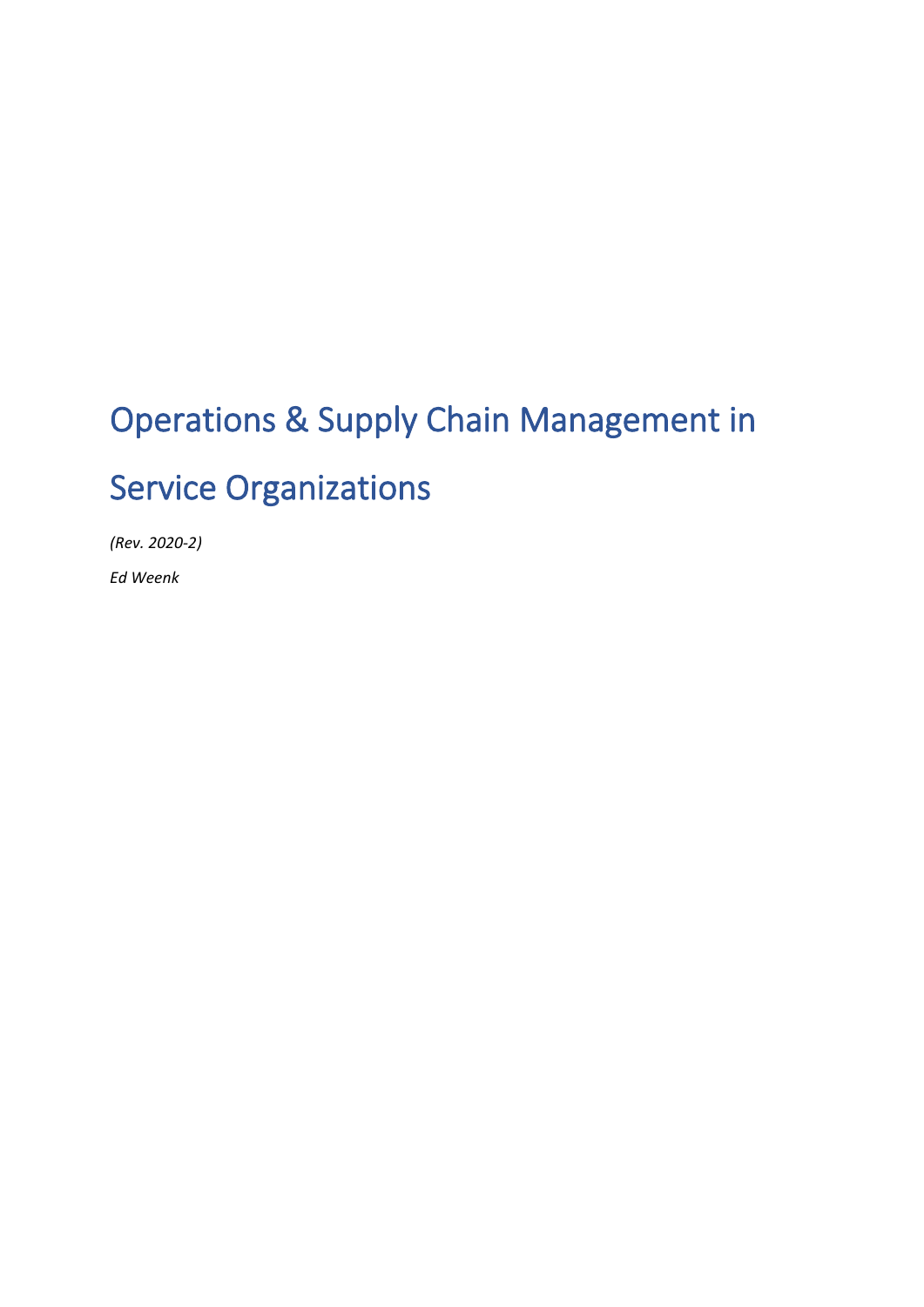*OPS & SCM in Service Organizations*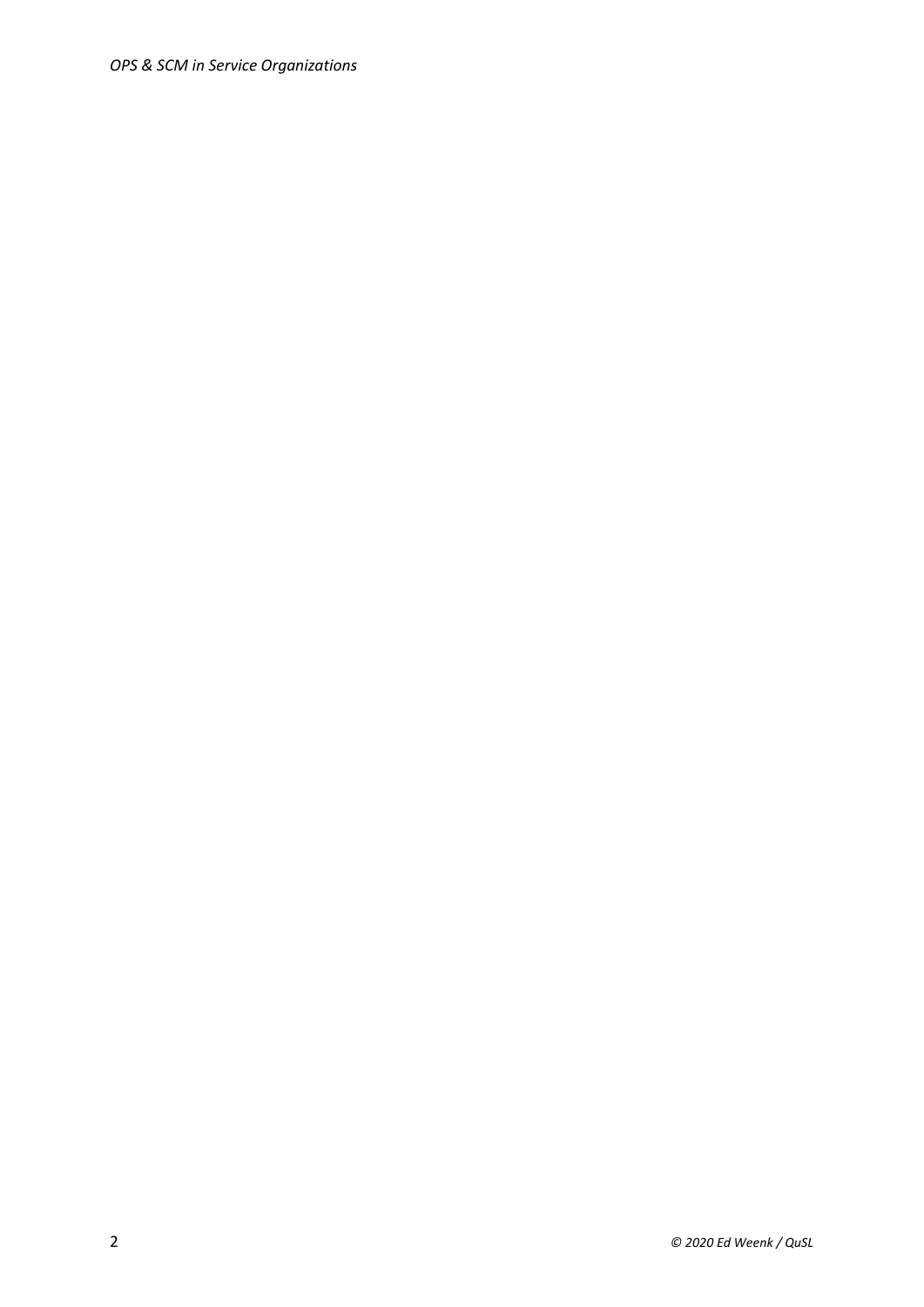# OPS & SCM in Service Organizations<sup>1</sup>

## Introduction

Operations Management and particularly Supply Chain Management courses (OPS & SCM) typically focus on the flow of materials, information and money. This means that the object of study normally are companies involved in some way or another with the sourcing, manufacturing and/or distribution of physical goods.

A question I receive very often from participants in those courses is if the concepts we discuss can also be applied to service organizations and if so, how. Quite an understandable question, since nowadays many people work in service organizations, be it in the commercial world (banks, insurance companies, restaurants, hospitals, consultancies), in governmental organizations (town hall, police, fire brigade), or even in not-for-profits (NGO's, public schools).

It can be argued that many of the key principles and frameworks at play in OPS & SCM can be directly applied also to service organizations. At the same time, there are also some differences to be taken into consideration.

This article doesn't pretend to give an overview of the latest state of knowledge and experience in service management, its main objective is to link a number of those general OPS & SCM concepts to the world of service organizations, as well as address some of the peculiarities of service management, thus aiming at providing the reader with a basic understanding of Operations in service organizations.

A number of references are made to specific readings from the Service Management domain. At the end of the document an exercise is included which invites the reader to directly apply the concepts from the text to a real service organization.

## OPS & SCM basic frameworks

Typically, the main starting point for any of my OPS & SCM courses is the following:

| <b>OPS &amp; SCM</b>                                                  |  |
|-----------------------------------------------------------------------|--|
| <b>EVERYONE KNOWS:</b>                                                |  |
| WHAT YOU PROMISE, YOU MUST DO!                                        |  |
| <b>BUT HOW DO YOU DO THIS?</b>                                        |  |
|                                                                       |  |
| - Mastering the Supply Chain - Ed Waynk Janes Outli, all<br>OPE & SOM |  |

<sup>1</sup> *This technical note was written by Ed Weenk MSc PDEng, as a complement to basic texts about Operations and Supply Chain Management and to bridge the link towards the operational side of Service Organizations.*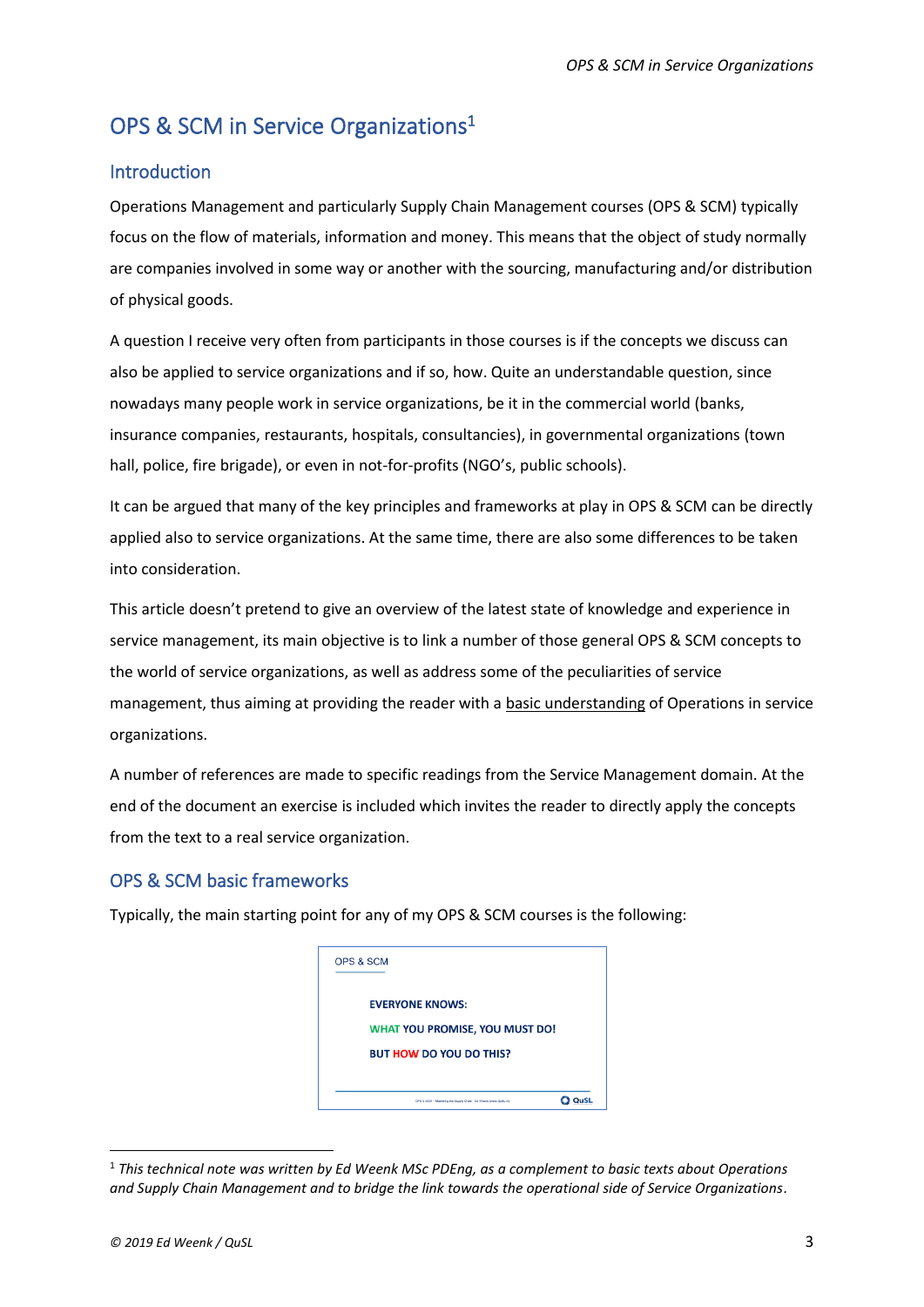The reason to start here is to create awareness of the fact that in order to be able to develop a solid solution for my operations and/or supply chain (the "how?"), I need to have a very good and clear understanding of what it is supposed to deliver in terms of products and services (the "what?"). This understanding would ultimately lead to identification of the relevant characteristics in terms of *demand*, as well as of *supply*.

Figure 1 below gives a high-level overview of these characteristics.



*Figure 1: most relevant characteristics of WHAT? and HOW?*

Zooming in a bit more on the elements that make up this HOW?-side, we can take a look at the integral (M)PCIO framework of Visser & Van Goor (2010). They distinguish the following elements as the drivers of operations and supply chain setup (see also Figure 2):

- *Physical Infrastructure*, addressing product characteristics, manufacturing process types, manufacturing, distribution and logistics facilities, make or buy
- *Planning & Control*, addressing the relevant decision making processes, such as forecasting, capacity planning, production planning & scheduling, production & quality, inventory management
- *Information & Systems*, addressing the information needs and system requirements in order to properly support the decision making processes
- *Organization*, addressing which kind of organizational setup fits with the design of the previous elements.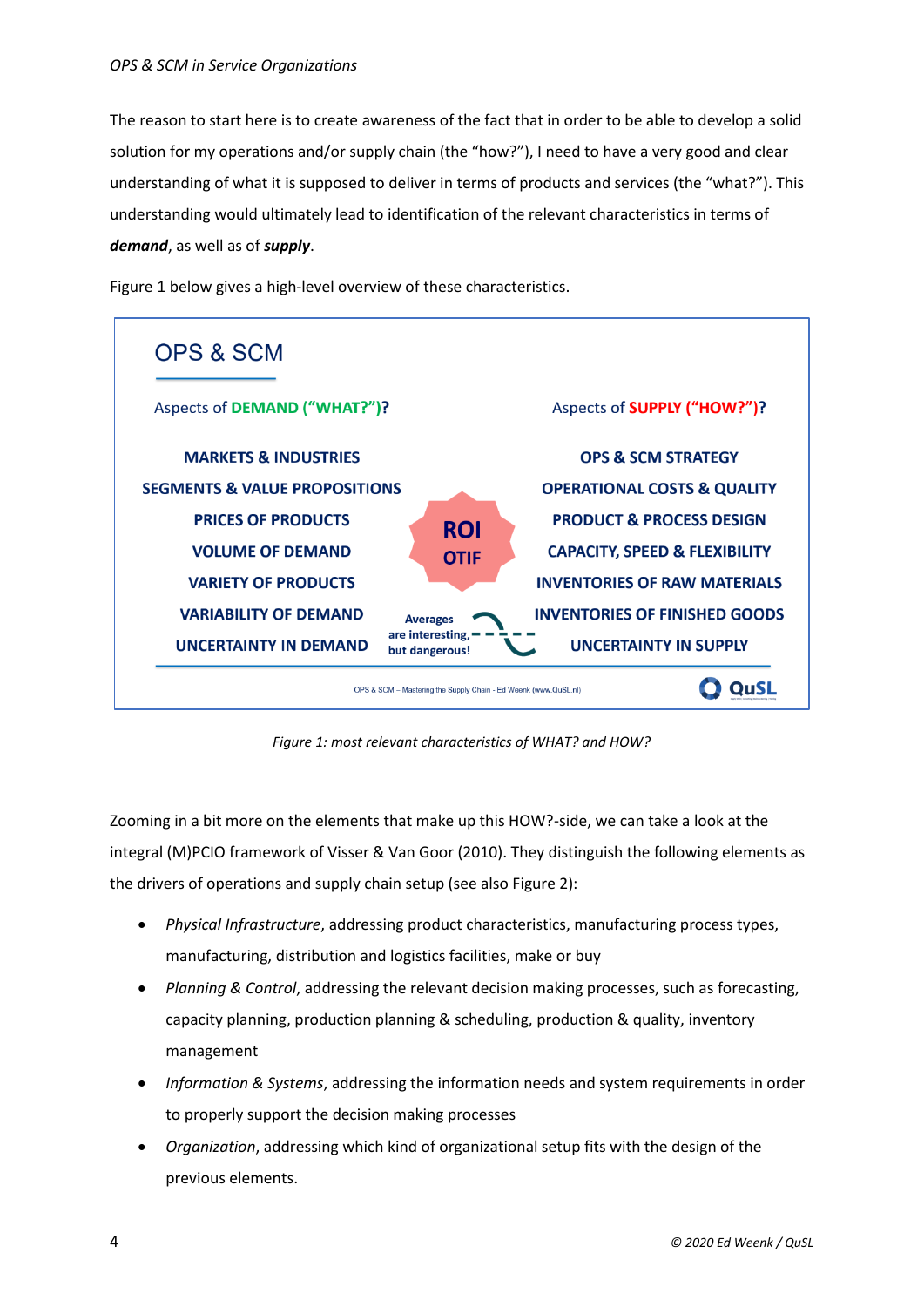

*Figure 2: Integral (M)PCIO framework (after Visser & Van Goor, 2010)*

Let's now look at how these concepts as depicted in Figures 1 and 2 work out in the environment of Service Organizations.

## Service organizations basic framework

Although other frameworks exist, we take here the framework of Normann, who in his classic book 'Service Management' defined the so-called service management concept as consisting out of:

- *The market segment* (who?), addressing the people who would be the customers for the service
- *The service concept* (what?), addressing the exact characteristics of the service that the segment would be looking for
- *The service delivery system* (how?), addressing the operations behind the service, dealing with aspects such as internal/external staffing, design of physical or digital space, capacity dimensioning, quantity, planning, tools and quality. The delivery system also addresses the potential role of the *Client*, since the client in service organizations often acts as a coproducer (think of the traveler who does all of the booking registration and even the complete check-in for a flight via the internet).

These three elements are indeed very similar to those in the integral framework of Visser & Van Goor. In addition, Normann mentions: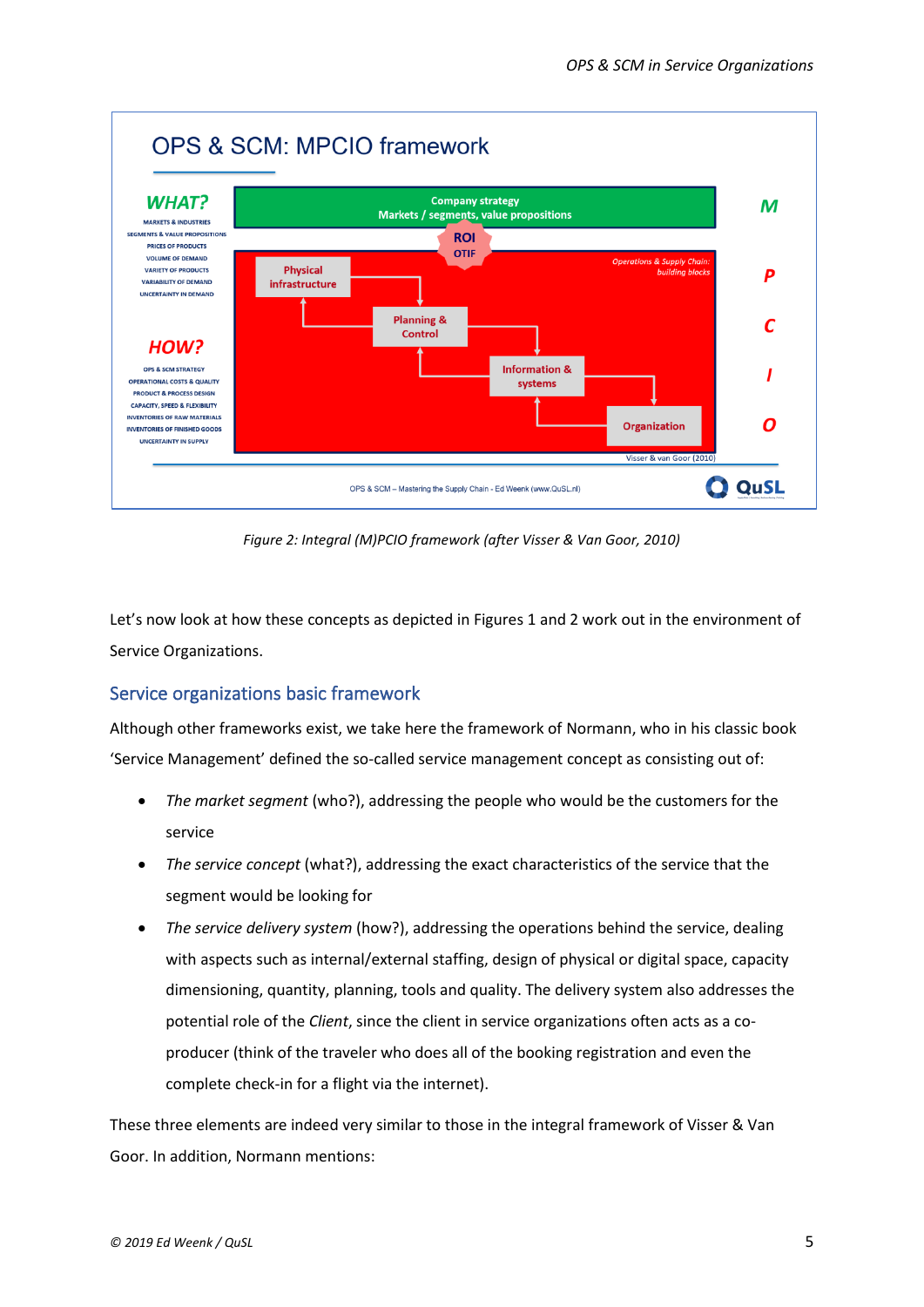- *The image*, addressing the image the company wants to transmit to the outside world. This might be even more important than in the world of physical products, since products once they are bought they stay and last at least for some time, whereas a service finishes and once it is over, the only things that remain are the memory of the service received as well as the company image.
- *The culture and philosophy*, addressing the internal 'corporate spirit' that the organization wants to spread throughout its workforce, since many of the employees will have direct contact with the customers later on and will thus be the 'face' of the company. This is why particularly many service companies have internal Academies (think of McDonald's Hamburger University in Chicago, Illinois). Also check out the articles by Hemp (2002, 'My week as a room-service waiter at the Ritz') and Firnstahl (1989, 'My employees are my service guarantee') as mentioned in the references.



Figure 3 gives an overview of Normann's framework of the service management concept.

*Figure 3: service management concept (Normann, 2001)*

## Types of service organizations

Although it is not the purpose of this article to provide an extensive description of types of service organizations (check out the textbooks mentioned in the references), it is useful to briefly establish a basic notion here.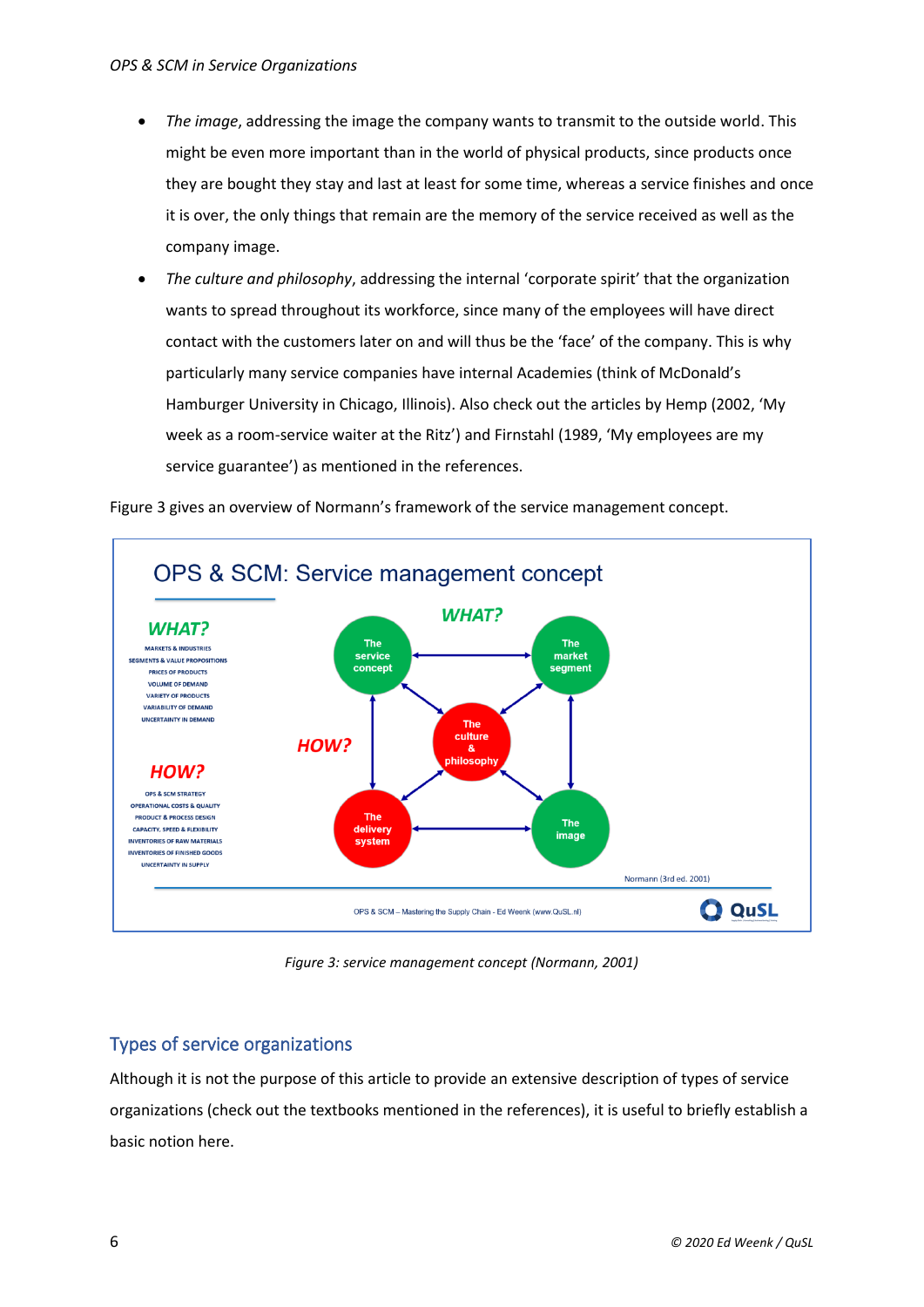First of all, we can distinguish 'pure' service organizations in which the manipulation, transformation and/or movement of physical goods play hardly any or no role at all, so organizations in which the whole process is based on information or other digital flows, or human activities. Examples are Netflix, mobile online games, insurance companies, schools, airlines, the theater, etc.

Then there are 'hybrid' companies, mainly centered around services, however also with a relevant flow of physical goods as part of the service. Examples are supermarkets which include movement and availability of e.g. groceries, home delivery services which include timely availability and movement of packages, restaurants which include timely availability and movement of food, or hospitals which include the timely availability and movement of medication, surgery tools, etc.

On a side note, the same line of reasoning can be applied to companies focusing on physical goods. Also there 'pure' and 'hybrid' exist. An example of the latter could be any company which in addition to their physical products offer service aspects like delivery speed, product availability, installation services, etc.

The distinction between 'pure' and 'hybrid' is relevant, I believe, because particularly the hybrids might in fact need bits and pieces from operational concepts from both the OPS & SCM world, as well as the services world. This will become more clear in the next section which deals with differences and similarities between physical operations and services.



*Figure 4: spectrum from 'pure' physical goods focus to 'pure' service focus*

Please note, that particularly in the case of companies focused on physical goods, the choice of being a pure product-driven company or opting for additional services has clear links to strategy (e.g.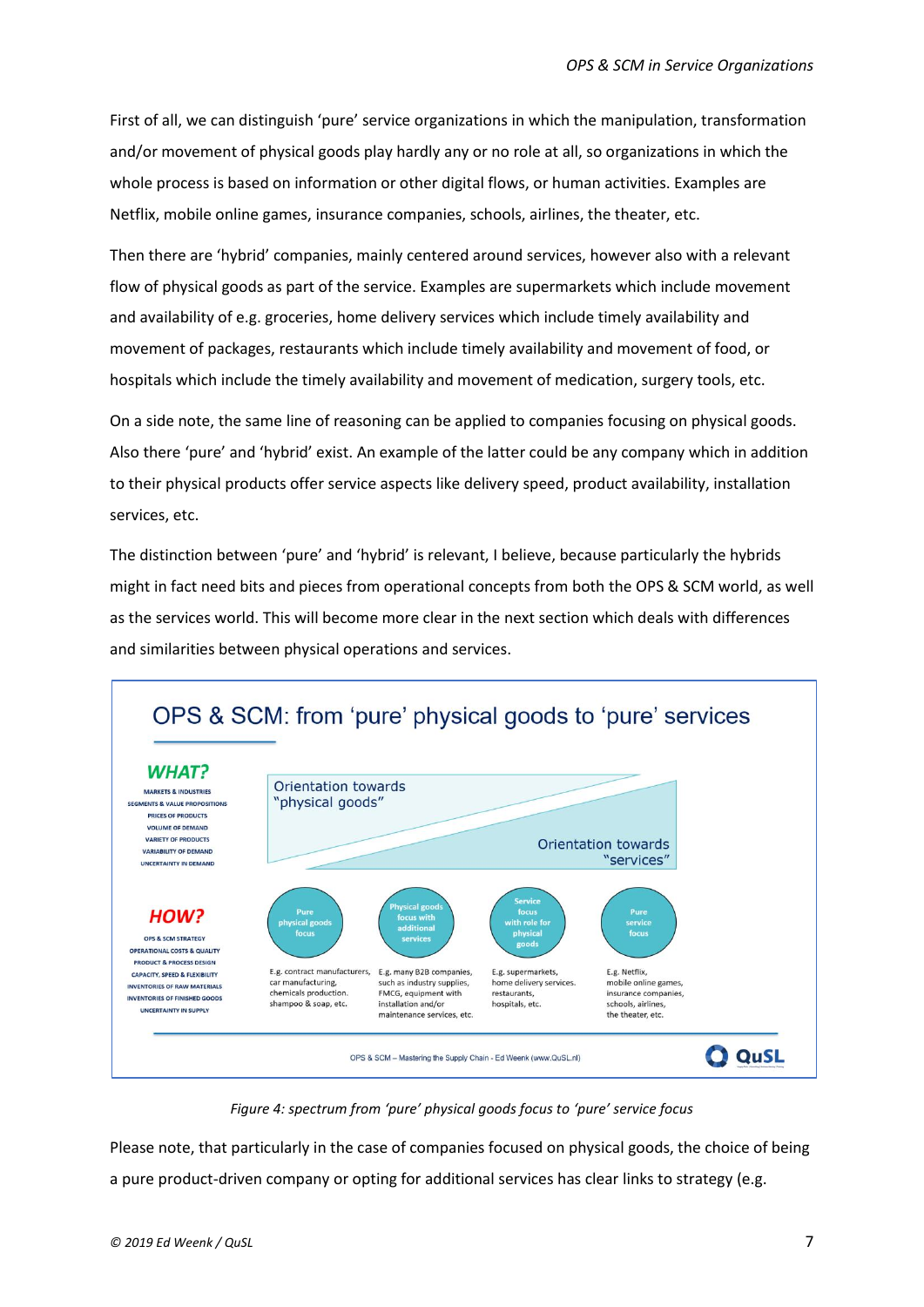Treacy & Wiersema's 3 strategies), and as a consequence to the topic of segments and value propositions.

# Differences & similarities between OPS & SCM for physical goods and for services<sup>2</sup> **Flows, processes and resources**

One of the things that operations in supply chains and in service organizations clearly have in common is that we normally speak about flows, processes and resources<sup>3</sup>. This makes that most of the elements from Figure 1 can be applied to both the operations for physical goods as well as those for services. Something that can also be appreciated in more detail in the similarities between the corresponding elements in the frameworks by Visser & Van Goor on the one hand and Normann on the other (Figures 2 and 3, respectively).

#### **Intangibility and quality**

A key difference between products and services is the fact that *services are intangible*. For physical goods, the technical specifications can be documented easily and once the product has been made the conformance to the specifications can be measured objectively. In the case of services this is much less clear. In addition, service performance is much less obvious to be always identical since the role people play in 'service production' is much larger than in the case of production of physical goods.

Also, if something fails during the production of goods, it can still be repaired before shipping it to the customer. In the case of services, the customer is typically present at production. Customer satisfaction for services is therefore a very multifaceted concept, much more than in the case of physical goods. The operational topic of Quality Management has to take this notion into consideration.

#### **The role of distance and time**

Whereas in the supply chain, the first and main flows looked at are flows of materials (raw materials, intermediate products and finished goods) and thus primarily physical, in the services world these flows are often about activities or information, sometimes also called the '*workflow*' (think of a digital document flow in a bank).

<sup>2</sup> See Figure 4 for an overview

<sup>&</sup>lt;sup>3</sup> Maybe in service organizations most of the resources would be people, space, or technology such as servers, in physical supply chains we would also be speaking about manufacturing machinery, factories and warehouses.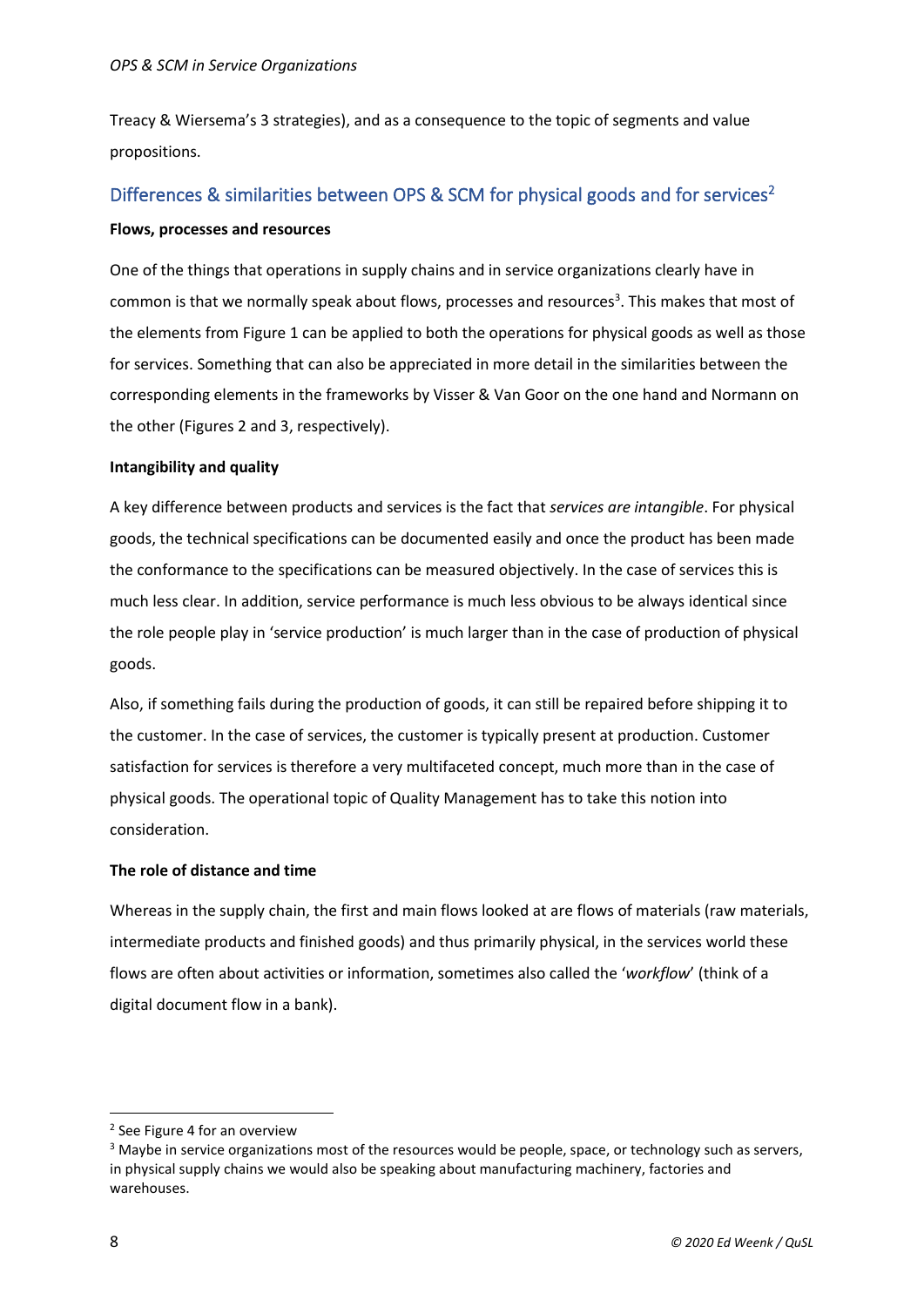Although conceptually similar, since both can for example be depicted in very similar flowcharts, there is one very big and important practical difference: *in the world of services, on many occasions time and distance play a much less critical role or sometimes even no role at all*.

This is particularly true for 'digital services'. For example, the digital flows of client policy information in an insurance company or the content in a digital streaming service travel very fast nowadays and speed is practically independent of the distance, which means that subsequent steps in the process could potentially take place in very distant places without affecting the speed of the overall process. This obviously cannot be said in the case of physical raw materials which come from a supplier in another country.

Services which are more based on people and face to face interaction, such as consultancy, home care, repair services or medical assistance, can be considered a 'hybrid' here, in which time and distance are not so much connected to materials, but often primarily related to the movement of the people (the service agents), so that for example traffic and the zone of influence of the service ('reach' or 'coverage') versus the desired response time become relevant factors.

In summary, the critical activity of 'buffering against time and distance' as is constantly done in physical supply chains, typically plays out very differently in the context of service organizations.

#### **Inventories and the 'perishability' of service capacity**

This brings us directly to another difference between physical goods operations and service operations, which is the role of inventory. Inventory is critical in many physical supply chains, precisely to buffer against time and distance or against uncertainty in demand or supply, however inventories have no role in 'pure' service companies. How could we store a live theater performance for those people who might not make it on the day of the show while still guaranteeing exactly the same experience to the spectator? Or how would we store today's unused airline capacity so that we could potentially move today's empty seats in the plane to next week when a peak in travelers is foreseen?

This is of course not possible. In a way, one could say that *capacity in service organizations is 'perishable'*: if not used today, then it's lost, like fresh food will also become obsolete if not used on time. It's clear that this puts additional strain on the task of capacity utilization and therefore also the task of demand management gains even more relevance. Sasser already wrote a classic article in 1976 about the challenges of matching demand and supply in service organizations in which he addresses different ways of dealing with the issue.

#### **The role of the customer (1): moments of truth**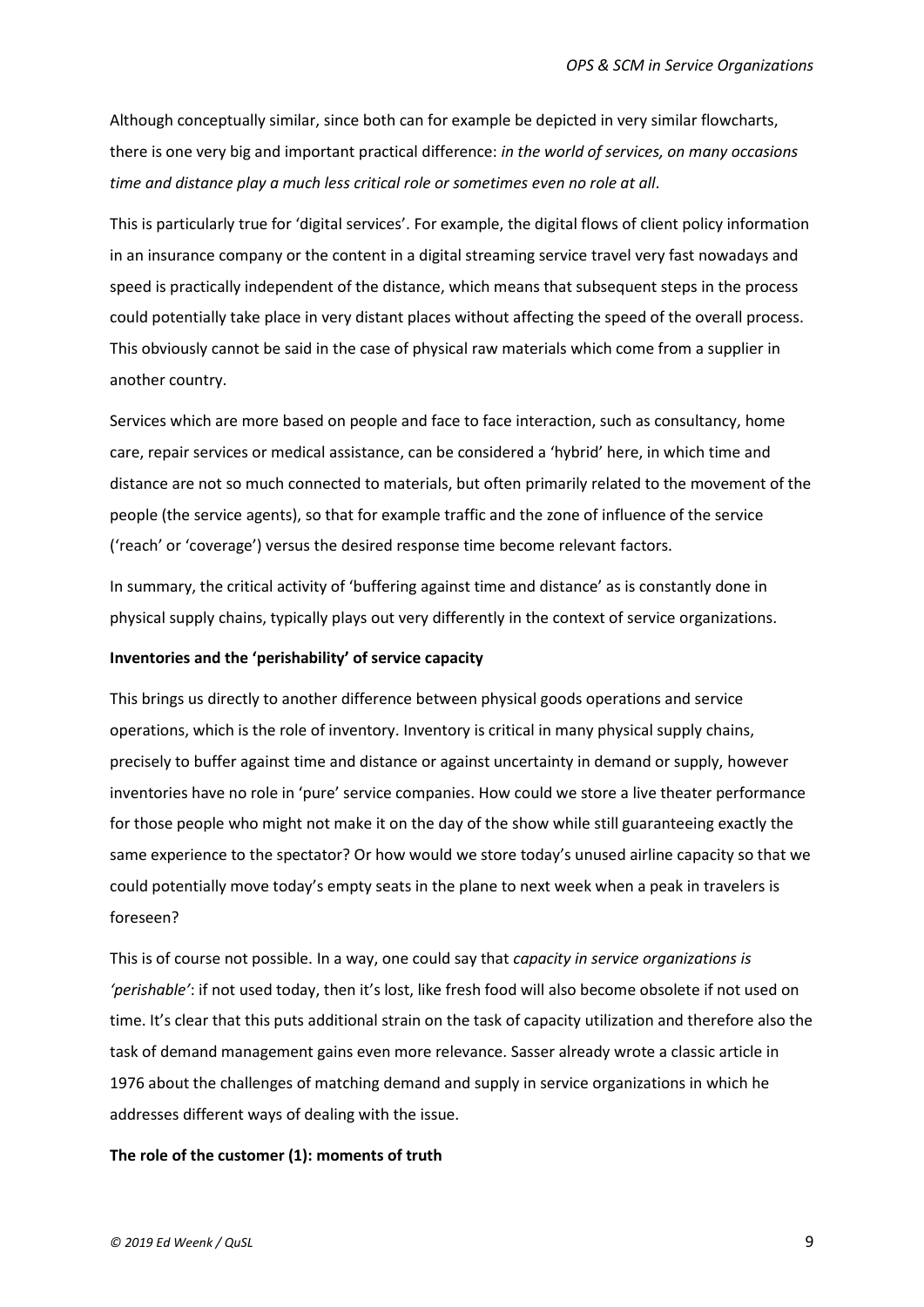#### *OPS & SCM in Service Organizations*

Another difference between the world of physical goods and services is the role of the customer. This was briefly mentioned before when discussing Normann's service management concept. Of course, the customer is the one who pays you, thus being the main source of revenue. This is the same for physical goods as it if for services. However, *in the world of services the customer is in many cases present at the moment that the service is 'produced'*.

This leads to a number of additional requirements in terms of the design of the physical space or even staff behavior: after all you're in front of the client when the service takes place. You probably don't care if the machine operator was smiling when they assembled your smartphone in the factory, but you definitely care about that smile in case of the waiter bringing you your ordered food to the table.

In addition, it leads to challenges in terms of what to do if something fails during the execution. Since the customer is there at the same moment, it's really about 'saving the situation' and the challenge is first of all how to prepare your staff for being able to save such moments and at the same time about which degree of freedom to give them to find a solution to turn the negative situation around and make the customer still feel satisfied.

If there's something wrong with the pizza just delivered, what can the delivery person do to save the situation? Should they take it back and order a new one? Give away a free drink? Offer a voucher for the next pizza? Order a new one? Even the difference between the Art and Science becomes a relevant dimension here, i.e. have employees stick to the standard procedures, or allow for the interpretation and 'art' of the employee in question to act to their own judgment (Hall and Johnson, 2009).

This phenomenon of production in the presence of the customer is referred to by Normann as *Moments of Truth*, others have coined these moments *touchpoints*. In a more extensive end-to-end view, we would speak about the entire *customer journey*. See also the article by Rawson et al (2013) about these customer journeys. Part of 'proper' service design is about shaping the entire customer journey, including those parts where things can go wrong ("customer journey mapping").

#### **The role of the customer (2): co-producer**

The second dimension of the role of the customer in service delivery is the one of *co-producer*. As in the example of the traveler which was mentioned before, customers play a more and more important and visible role in service delivery. In an way, part of the process is being "outsourced" to the customer, who then in a way becomes supplier and customer at the same time. With this we then also have more and more dependency on this external figure in the execution of our own process, which means that our process should be robust enough to deal with a wide range of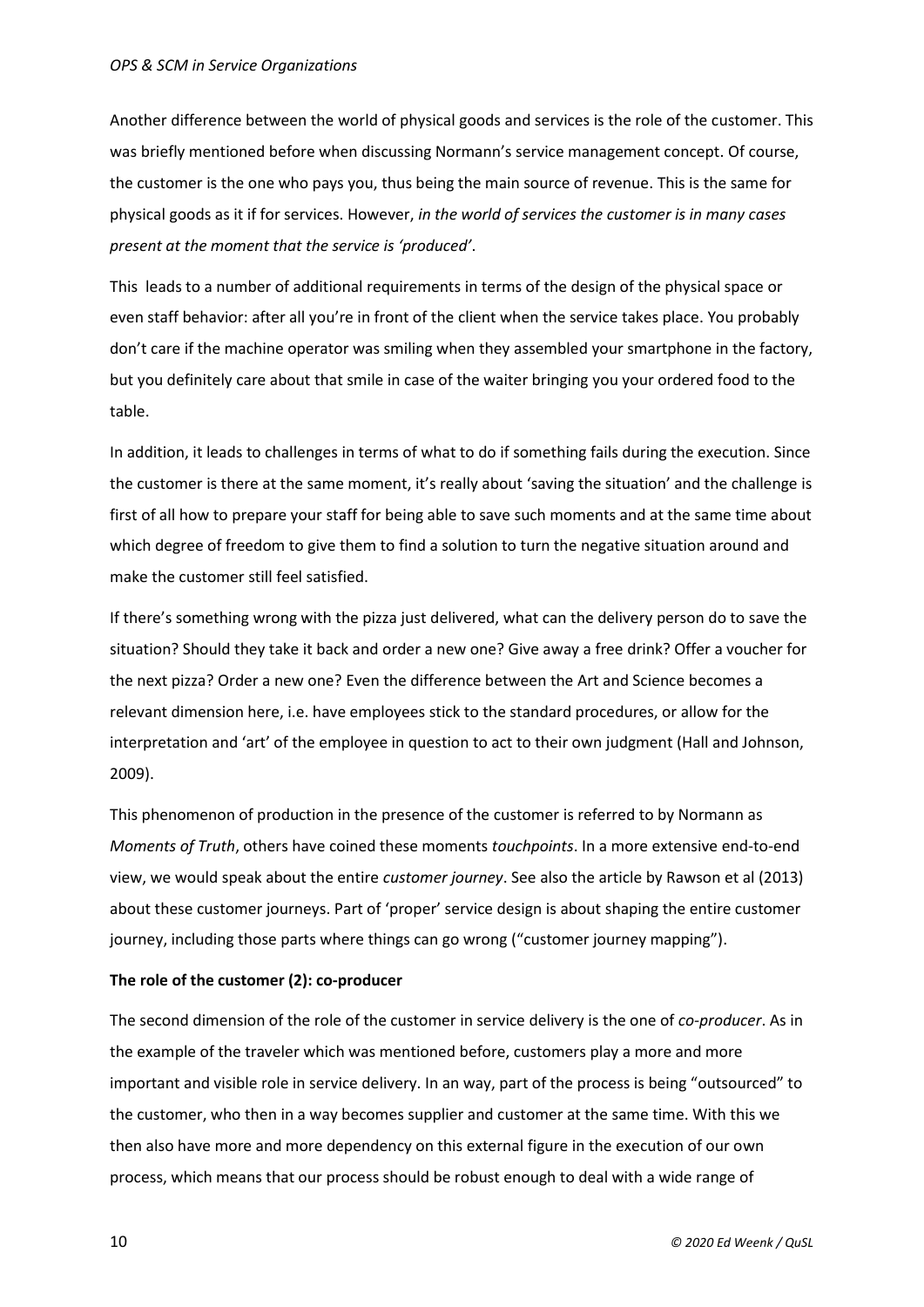potentially 'off-spec' or even undesired customer input. What to do in the case the customer has made a mistake in their part of the process? How should they be 'corrected' without damaging the customer experience?



*Figure 5: differences and similarities between physical goods & services*

## Service design

So how to design services that deal with all of these basic challenges:

- which we also see in physical operations and supply chains, such as resources, demand variety and variability or capacity?, and
- which at the same time are robust enough to deal with the peculiarities of services, for example dealing with the moments of truth, the perishability of capacity, etc.?

Shostack already wrote about this topic in the early 1980's and in basic service design we still take into consideration some factors that she mentioned back then:

- Physical evidence / touchpoints / moments of truth
- Customer actions / actions done or initiated by the client
- Front office / visible provider actions
- Back office / invisible employee actions
- Support processes

The abovementioned elements can be combined and be depicted in a so-called "swimming lane" flowchart. See a generic template in Figure 6 and an example below in Figure 7.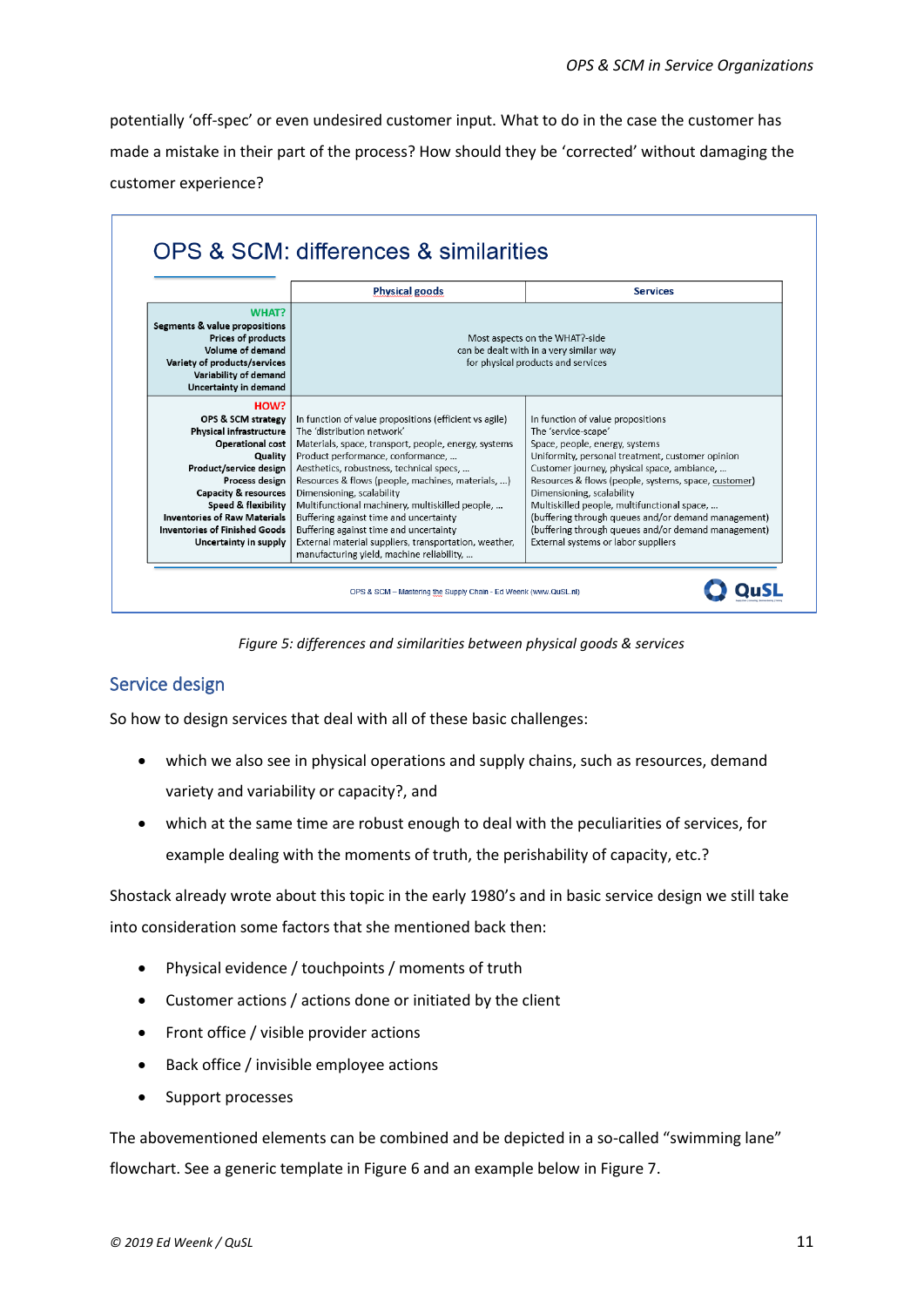

*Figure 6:template of swimming lane diagram for service design*



*Figure 7: example of swimming lane diagram for service design, as done by a colleague ©Keith Goffin*

## **Summary**

In this brief technical note, I have tried to link a number of the general OPS & SCM concepts to the world of service organizations, as well as address some of the peculiarities of service management,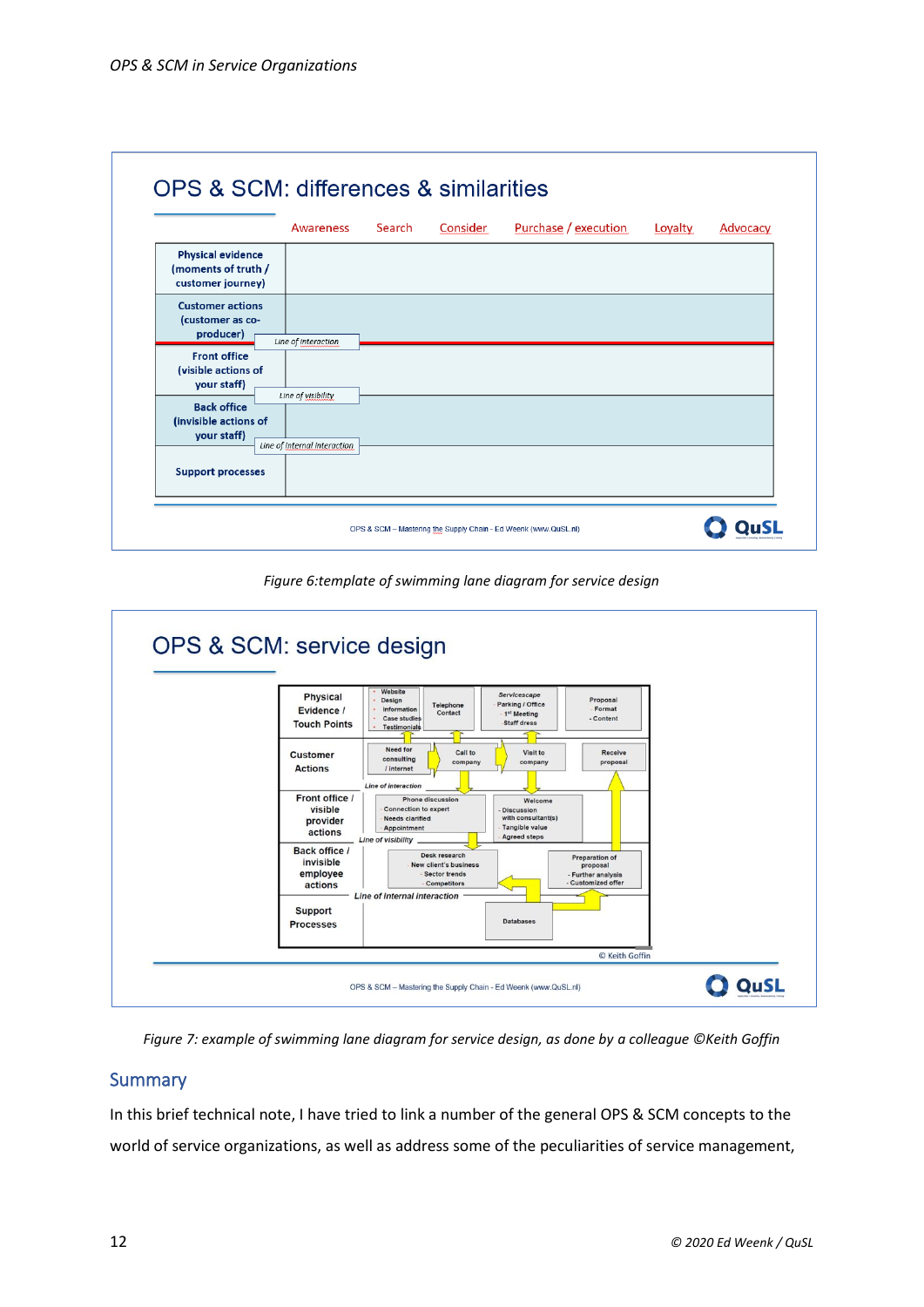thus aiming at providing the reader with a **basic understanding of Operations in service** organizations.

As hopefully has been illustrated, many of the key principles and frameworks of WHAT & HOW at play in OPS & SCM, especially the ones shown in Figure 1, can be directly applied also to service organizations. At the same time, we have seen that there are also some important differences to be taken into consideration.

Thus, physical operations and supply chain as well as service operations are both part of the fascinating and dynamic world of OPS & SCM. The reader is invited to give a try to the Exercises on the following pages and through practical application get even a better view on the topic.